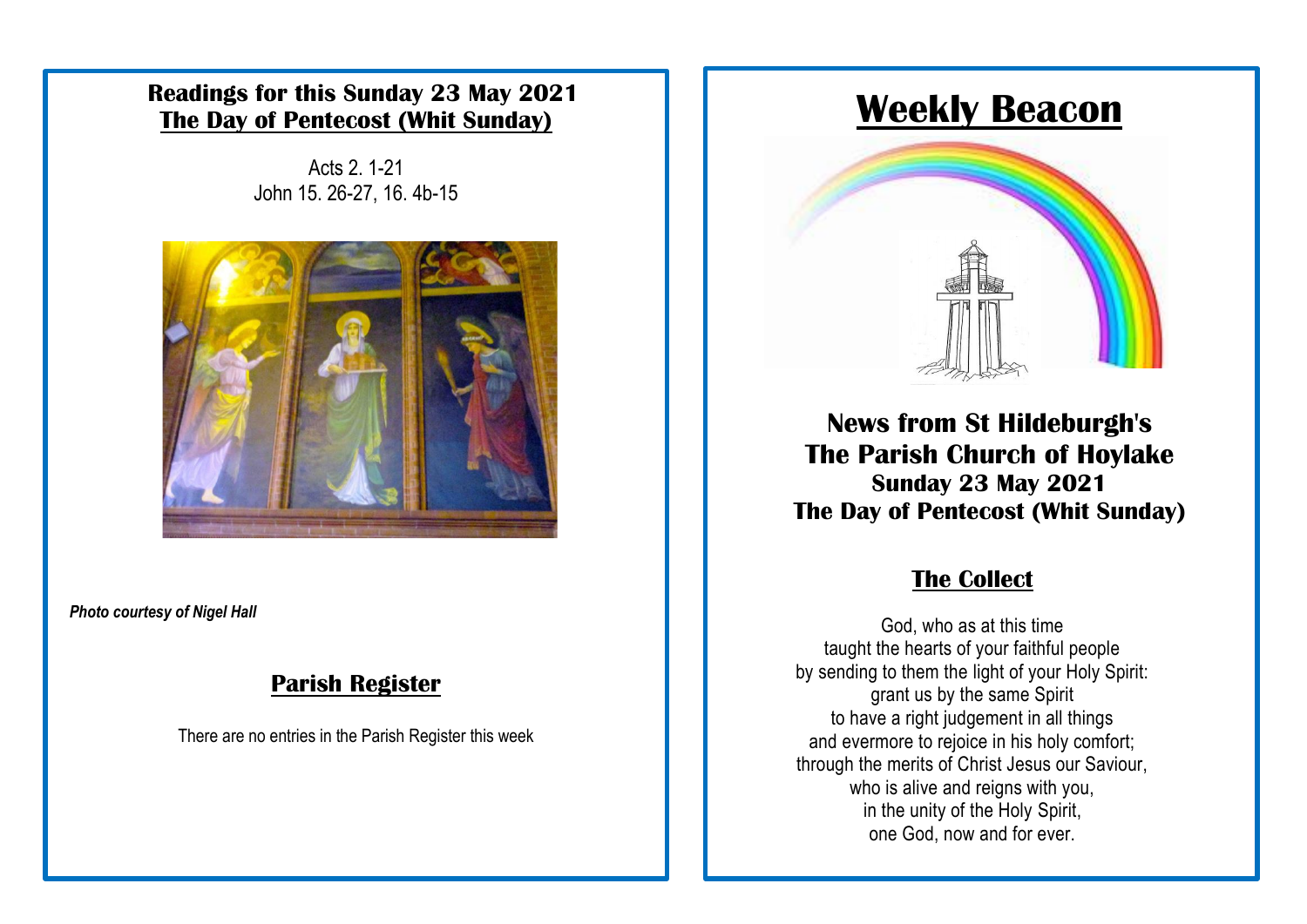## **IMPORTANT INFORMATION**

If you feel unable to come to church the service for the first Sunday of the month will be available to view on our website [www.sthildeburgh.net](http://www.sthildeburgh.net/) on Facebook <https://www.facebook.com/sthildeburgh>or you can view the service on a smart TV.

**When you are in church, please DO NOT sit on the chairs with tape on the seats - the other chairs have been socially distanced in accordance with instructions. This is for everyone's safety in the current pandemic.**

### **Face coverings must be worn in church at all times Please use the hand gel provided**

The church is open for individual private prayer Mondays to Thursdays 10am to 12 noon and Sundays after the 10am service until 12 noon.

### **Annual Parochial Church Meeting**

The APCM will be held after the 10am service on Sunday 23 May 2021. The meeting will be held in church with social distancing in place. Please note that face coverings must be worn in church.

### **PCC Members Please Note**

There will be a meeting of the PCC in church immediately after the APCM on Sunday 23 May 2021.

## **WEEKLY SERVICES AT ST HILDEBURGH'S**

### **Sundays**

8am Holy Communion (said) 10am Holy Communion (sung)

### **Wednesdays**

10am Holy Communion (said)

### **A Change to our online services**

Please note that the service for the first Sunday of the month will be the only service available online.

You can see this by going to our website [www.sthildeburgh.net](http://www.sthildeburgh.net/), Facebook.com/sthildeburgh<br>or on a Smart television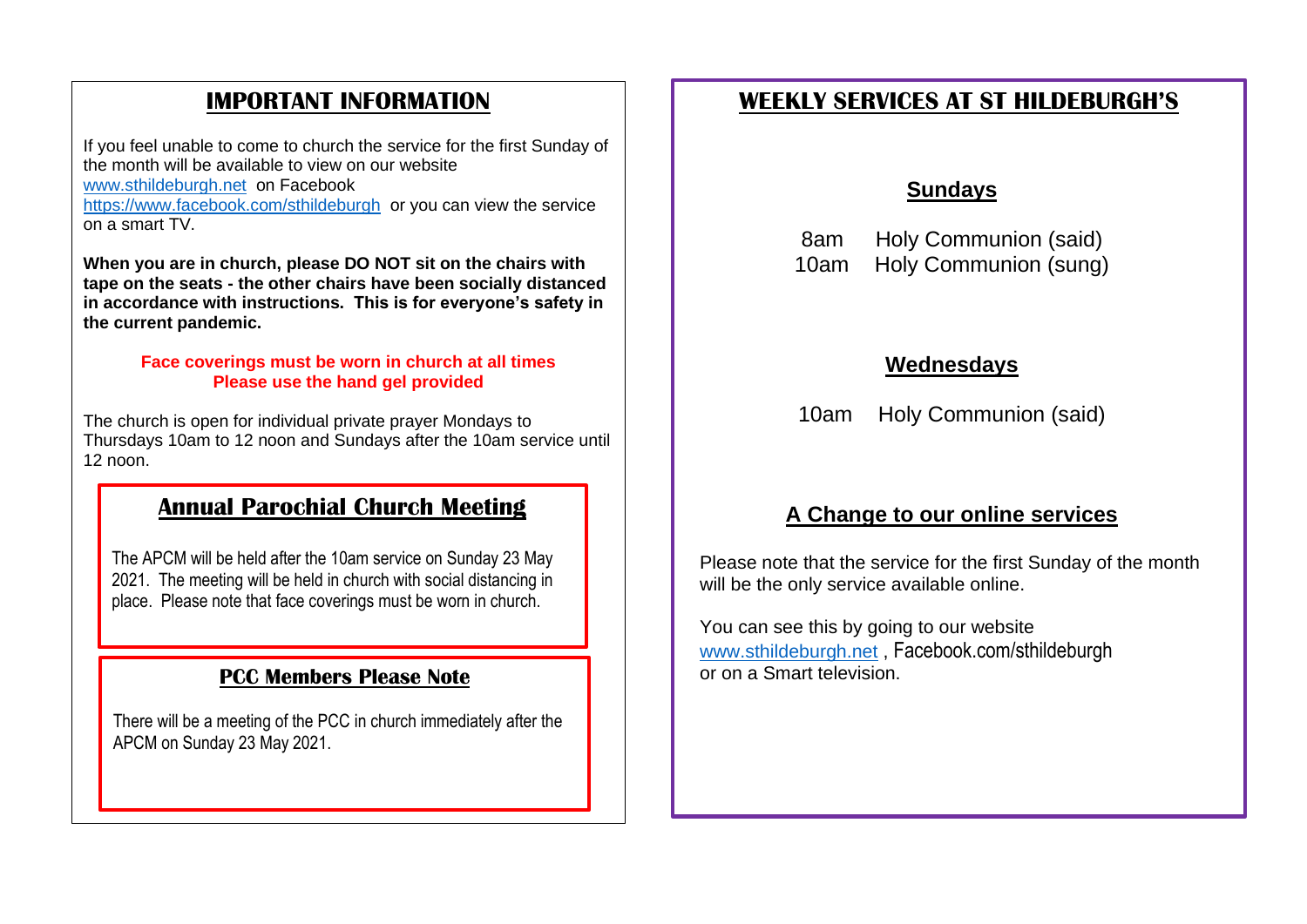### **CHURCH OFFICE COMPUTER**



Rev'd Paul is looking to replace the computer in the Church Office.

If you would like to help towards the cost of this please contact Rev'd Paul on 0151 632 3897.

Thank you.



To celebrate the ordinations of Rev'd Richard and Rev'd Frances, Rev'd Paul and Rev'd Gillian will be holding a BBQ in the Vicarage Garden on Sunday 27 June at 1pm. Admission is by donation.

Although tea and coffee will be provided, please bring your own wine and beer. **Please do not bring food.**

If you would like to attend, please add your name to the list at the back of church or contact the Church Office on 0151 632 5339 [www.sthildeburgh.parish.office@gmail.com](http://www.sthildeburgh.parish.office@gmail.com)

If you would like to contribute towards a gift for Rev'd Richard please contact Rev'd Paul.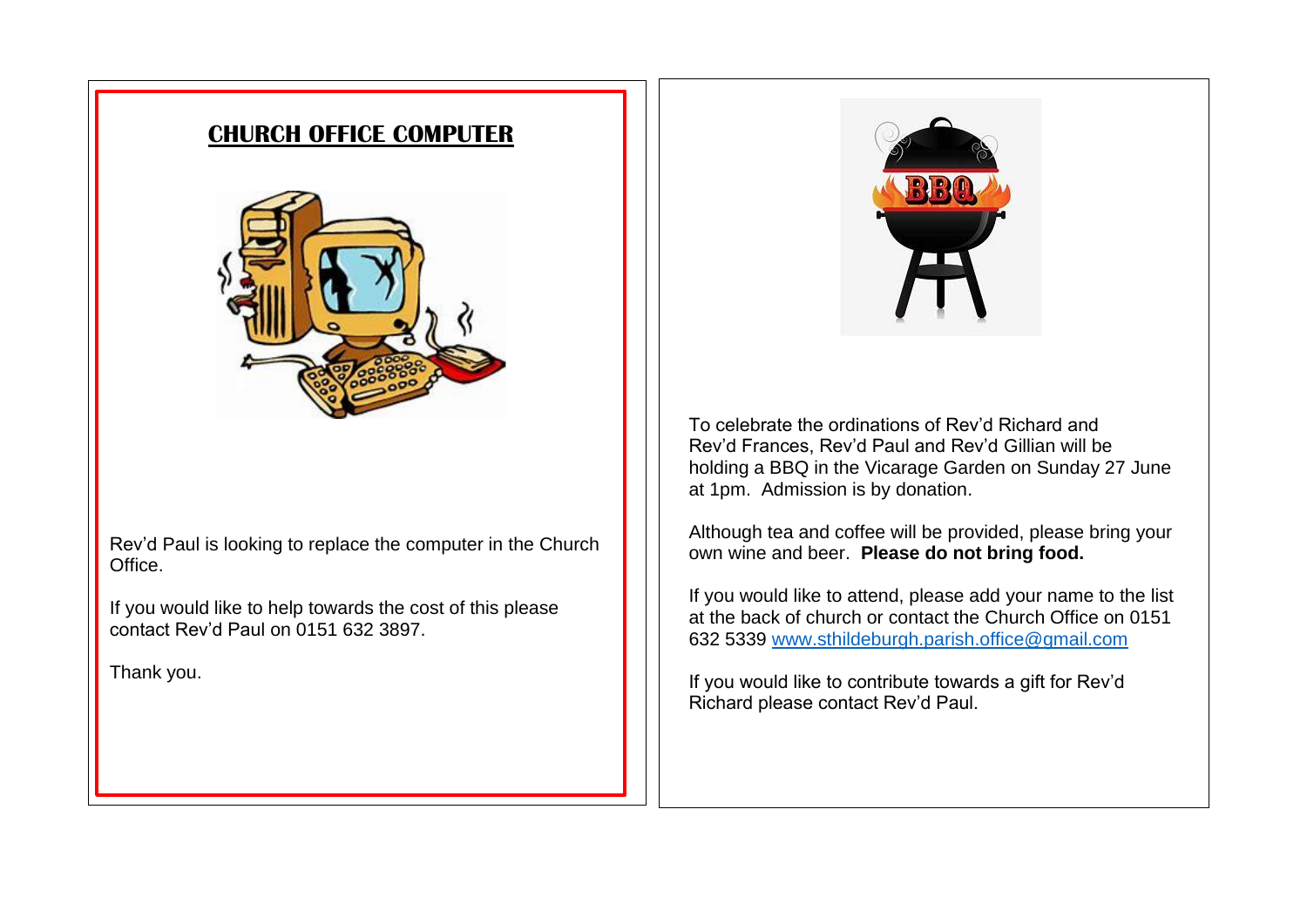

This week in Voyagers we thought about how the disciples felt, after Jesus' ascension while they waited for the Holy Spirit.



Waiting is not easy to do! But we remembered that, whatever we are waiting for, we can keep talking to God in prayer, just like Jesus talked to his Father.

Love and prayers, **Christine** 

## **VOYAGERS AT HOME "CHURCHES COUNT ON NATURE" AT HOLY TRINITY CHURCHYARD**

Would you be interested in joining a group to conduct a "Nature Count" survey at Holy Trinity churchyard?

It's part of a nationwide focus on Churchyards as local environments, wildlife and habitats.

**To find out more -** have a chat with Kate Rice, Carron Jones or Peter Ham at Church or by phone, or contact the Church office by phone or email – 632 5339 [www.sthildeburgh.parish.office@gmail.com](http://www.sthildeburgh.parish.office@gmail.com)

No knowledge necessary, just an enthusiasm for God's amazing world. All welcome, whatever your age.

### **St Hildeburgh's Electoral Roll**

If you would like to be included on our Electoral Roll please have a word with our Electoral Roll Officer, Roy Auld. Or contact the Church Office on 0151 632 5339.

Thank you.

### **Weekly Beacon**

A limited number of printed Weekly Beacons are available at the back of church.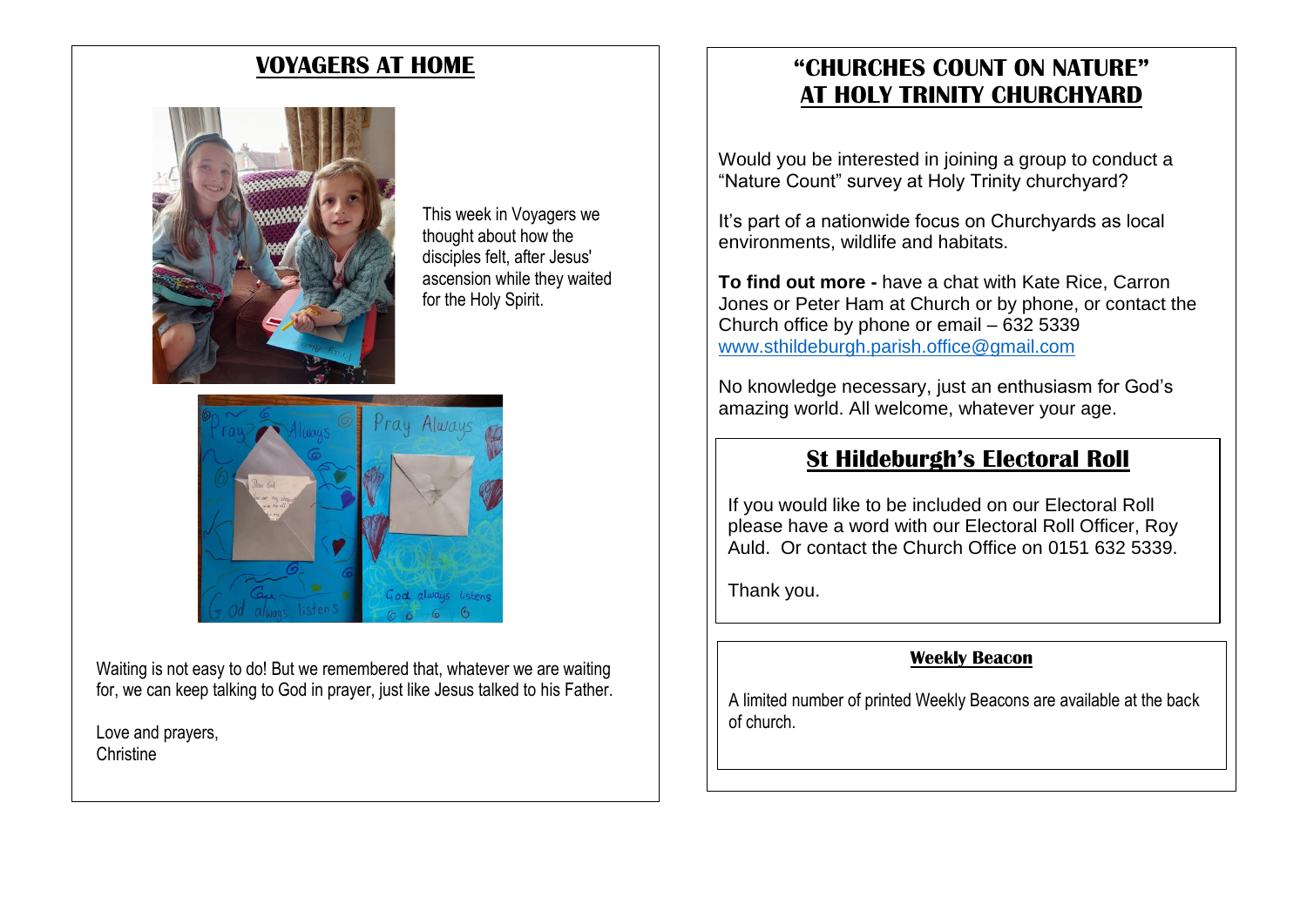# **FLOWER OF THE WEEK: PEONY 54th in a series**

### *Text and photographs by Peter Surridge.*

By pure chance, I came across a dazzling, private collection of peonies in an obscure corner of New Zealand. Most had been bred on the spot by a local couple and never seen outside their garden. I was leading a horticultural tour of the country, heard reports about the peony-breeders, and spent an impressive morning there. Their collection ranged from huge-flowered herbaceous plants to tall tree peonies smothered in bloom and many are now available worldwide. Among the loveliest are the fragrant variety Etched Salmon (pictured), with clear salmon-coral double petals, and Nice Gal (pictured), a semi-double with shimmering rose-pink flowers, golden stamens and a light scent. In Britain, too, peonies are one of the most striking border flowers in spring and early summer. There are many species and varieties in tints of red, pink, white and yellow, and they are reliably hardy.

The common or May-flowering peony, *Paeonia officinalis*, grows wild in parts of Europe and was once used by herbalists – the red-flowered kind for men's complaints and the purple for women's. This medical use is reflected in the plant's name, said to commemorate Paeon, physician of the Greek gods and discoverer of the plant's curative properties, while *officinalis* indicates it has a herbal use.

The most popular border peonies are clump-forming perennials, many bred from that species and also from another species originating in Asia, *Paeonia lactiflora*. The showy flowers are saucer or bowl-shaped, 17cm (7in) or more across, in some cases frilled with many petals. Some are scented and many are good for cutting. For garden purposes the plants are divided into four major groups based on the flower types – single, semi-double, double and anemone-form. Among the best are: single, Crimson Globe, a fine bowl-shaped type; semi-double, Krinkled White; double, creamy-white Kelway's Glorious and pale pink Ballerina; anemone-form, Avant Garde, with rose-pink, dark-veined blooms.



*Right: Shimmering shades… peony Nice Gal.*

*Left: Pretty and perfumed…peony Etched Salmon*



Peony roots should be planted in autumn, in a sunny south or west-facing position, ideally in rich earth but in any reasonable ground that does not become waterlogged. Feed them regularly if on light or sandy soil and, in any case, give a general fertiliser in spring. In autumn, cut down the stems. The plants do not react well to transplanting so allow them a year or two to settle and start flowering. Divide roots in autumn every five or six years to produce vigorous new plants. Although they look bright and strong when growing well, peonies can be susceptible to viruses, pests such as the grubs of the swift moth, and the fungal disease peony wilt that can destroy new shoots.